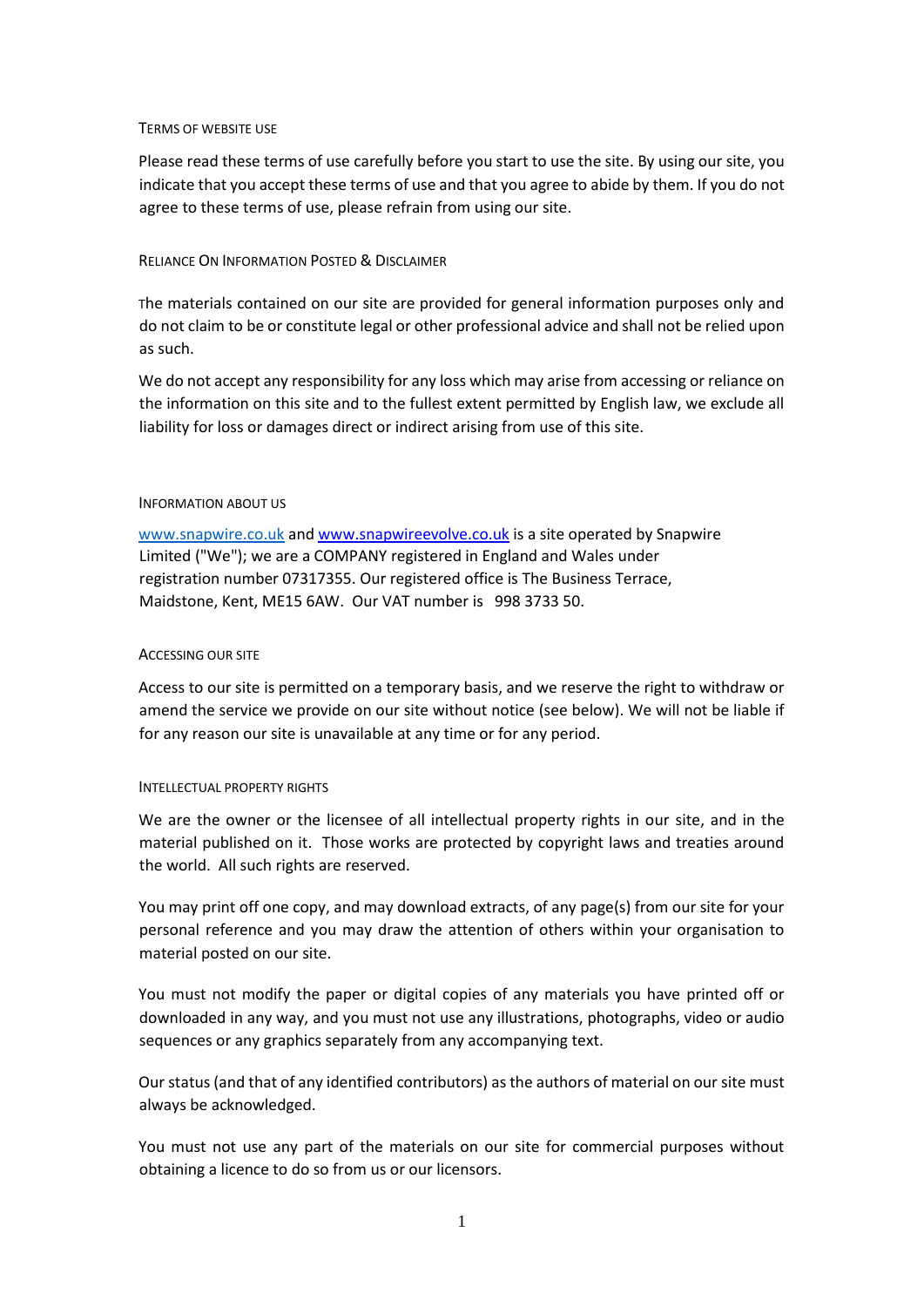If you print off, copy or download any part of our site in breach of these terms of use, your right to use our site will cease immediately and you must, at our option, return or destroy any copies of the materials you have made.

# OUR SITE CHANGES REGULARLY

We aim to update our site regularly, and may change the content at any time. If the need arises, we may suspend access to our site, or close it indefinitely. Any of the material on our site may be out of date at any given time, and we are under no obligation to update such material.

### OUR LIABILITY

The material displayed on our site is provided without any guarantees, conditions or warranties as to its accuracy. To the extent permitted by law, we, and third parties connected to us hereby expressly exclude:

- All conditions, warranties and other terms which might otherwise be implied by statute, common law or the law of equity.
- Any liability for any direct, indirect or consequential loss or damage incurred by any user in connection with our site or in connection with the use, inability to use, or results of the use of our site, any websites linked to it and any materials posted on it, including, without limitation any liability for:
- loss of income or revenue;
- loss of business;
- loss of profits or contracts;
- loss of anticipated savings;
- loss of data;
- loss of goodwill;
- wasted management or office time; and

for any other loss or damage of any kind, however arising and whether caused by tort (including negligence), breach of contract or otherwise, even if foreseeable, provided that this condition shall not prevent claims for loss of or damage to your tangible property or any other claims for direct financial loss that are not excluded by any of the categories set out above.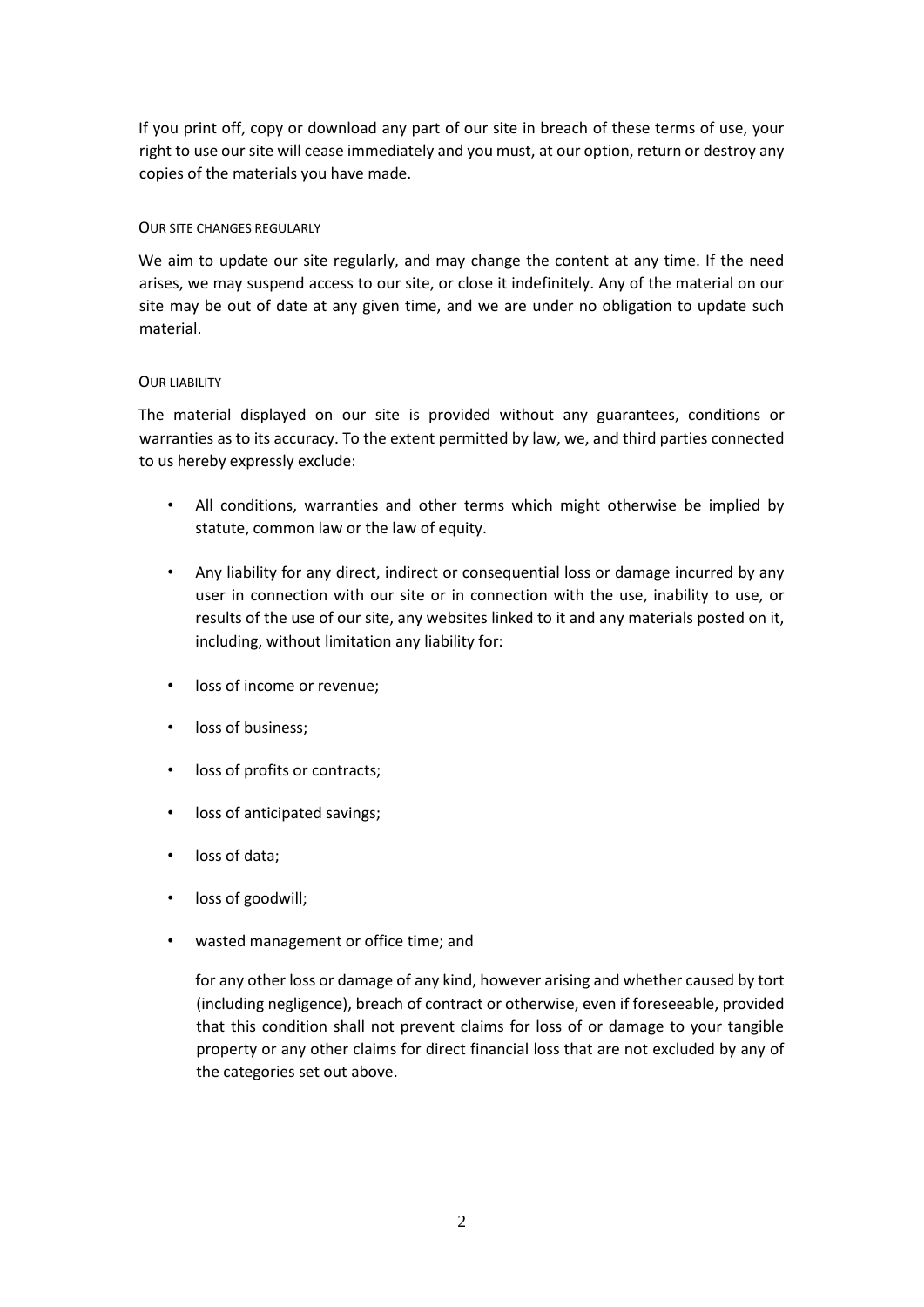This does not affect our liability for death or personal injury arising from our negligence, nor our liability for fraudulent misrepresentation or misrepresentation as to a fundamental matter, nor any other liability which cannot be excluded or limited under applicable law.

### **REFUNDS**

You can request a refunds within your 30 day trial period. After the 30 day trial period refunds will not be available.

### INFORMATION ABOUT YOU AND YOUR VISITS TO OUR SITE

We process information about you in accordance with our privacy policy [*www.snapwireevolve.co.uk/privacypolicy*]. By using our site, you consent to such processing and you warrant that all data provided by you is accurate.

### VIRUSES, HACKING AND OTHER OFFENCES

You must not misuse our site by knowingly introducing viruses, trojans, worms, logic bombs or other material which is malicious or technologically harmful. You must not attempt to gain unauthorised access to our site, the server on which our site is stored or any server, computer or database connected to our site. You must not attack our site via a denial-of-service attack or a distributed denial-of service attack.

By breaching this provision, you would commit a criminal offence under the Computer Misuse Act 1990. We will report any such breach to the relevant law enforcement authorities and we will co-operate with those authorities by disclosing your identity to them. In the event of such a breach, your right to use our site will cease immediately.

We will not be liable for any loss or damage caused by a distributed denial-of-service attack, viruses or other technologically harmful material that may infect your computer equipment, computer programs, data or other proprietary material due to your use of our site or to your downloading of any material posted on it, or on any website linked to it.

#### LINKS FROM OUR SITE

Where our site contains links to other sites and resources provided by third parties, these links are provided for your information only. We have no control over the contents of those sites or resources, and accept no responsibility for them or for any loss or damage that may arise from your use of them. When accessing a site via our website we advise you check their terms of use and privacy policies to ensure compliance and determine how they may use your information.

#### JURISDICTION AND APPLICABLE LAW

The English courts will have non-exclusive jurisdiction over any claim arising from, or related to, a visit to our site.